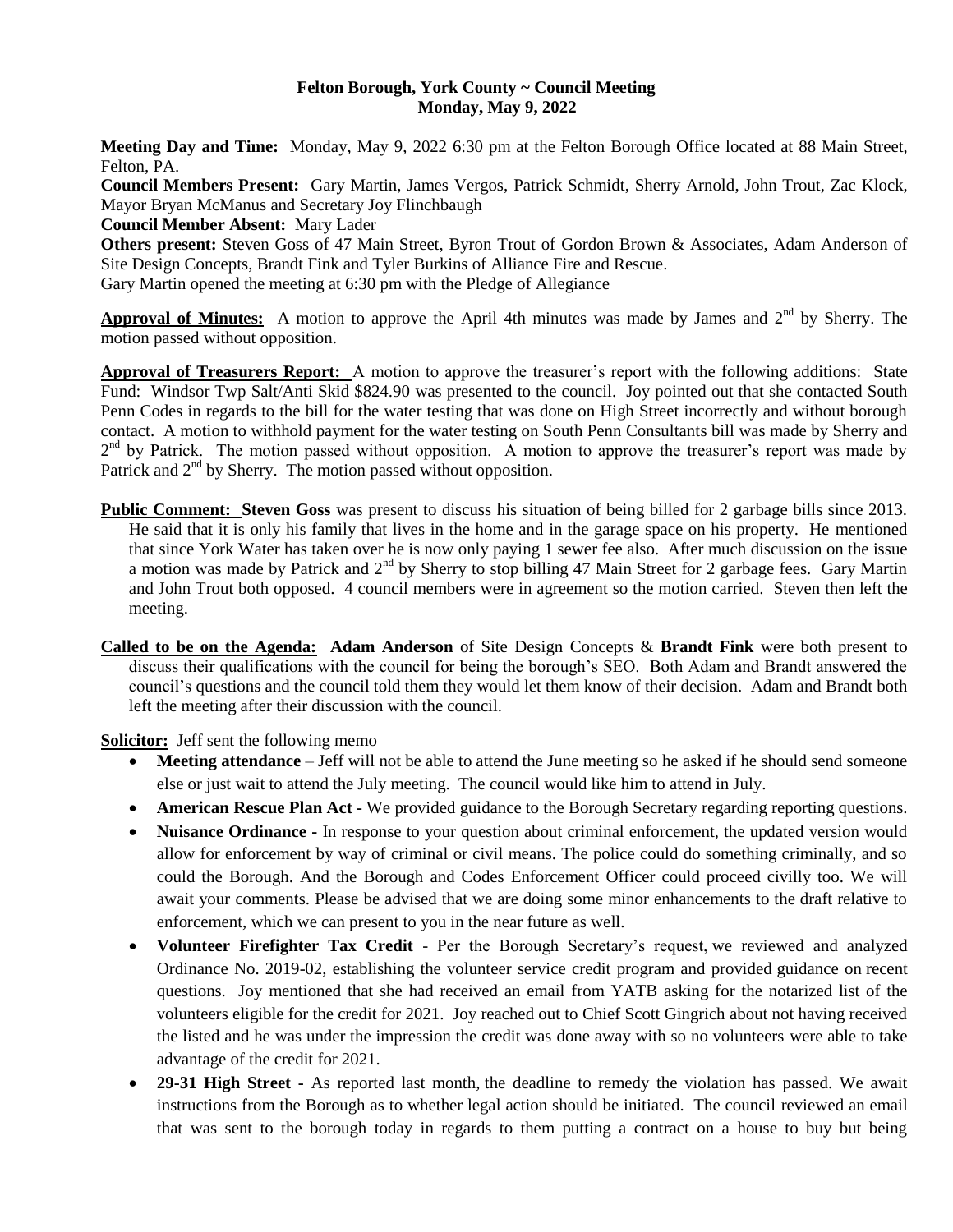dependent on their home selling. In addition to that, their tenant was asking for 1 year for them to be able to relocate and not have to remove any of the dogs. After discussion of the council, a motion to proceed with legal action was made by Patrick and  $2<sup>nd</sup>$  by Zac. The motion passed without opposition.

- **Municipal Night at the Ballpark**  May 20, 2022 Peoples Bank Park. Please rsvp by Monday, May 9 to [rsvp@cgalaw.com.](mailto:rsvp@cgalaw.com)
- Monthly Collection Report The council reviewed the report. A motion to file a lien for uncollected garbage fees on 157 High Street was made by Patrick and  $2<sup>nd</sup>$  by Sherry. The motion passed without opposition.

## **Engineer** –

- **Storm drain replacement pricing for Church Avenue** Byron requested bids from 5 companies and received 2 back. They are as follows:
	- o Fitz and Smith for \$21,500 with the borough buying the pipe
	- o Pennell Services \$18,400 with the borough buying the pipe

Byron thinks that the pipe will cost around \$6,000. Patrick mentioned that he would like to see the bids go directly to Joy and then she can forward them onto Byron to review. It was mentioned that when it is a sealed bid, they are opened at a public advertised time. A motion to have Pennell Services do the project for \$18, 4000 and have the borough purchase the pipe wad made by Patrick and  $2<sup>nd</sup>$  by John. The motion passed without opposition.

- **40 Red Lion Ave stormwater** going onto neighboring property The paving they had done did create a problem for the neighbors but they have contracted with Emory Peters to have it corrected and the stormwater directed back onto their own property.
- **Televising on Red Lion Ave** televising is complete and he is working on the report. Byron has given him a deadline of May 20th to turn in the report.
- **DEP Updated Stormwater Ordinance** Byron mentioned that DEP is requiring all municipalities to do a new updated Stormwater Management Ordinance by September 30<sup>th</sup> of this year. He currently has the draft ordinance and is reviewing it.
- Byron mentioned that during the discussion with Steven Goss it was mentioned about having a  $2<sup>nd</sup>$  dwelling on a property. As per the borough's ordinance, it is not allowed and a resident would need to go to the Zoning Hearing board for approval.
- **SEO** Byron said that Adam Anderson had worked for him in the past and there are not many out there that want to do this job anymore.
	- o A motion to appoint Adam Anderson of Site Design Concepts to be the borough's SEO was made by John and  $2<sup>nd</sup>$  by Patrick. The motion passed without opposition.
	- $\circ$  A motion to appoint Brandt Fink as the borough alternate SEO was made by Patrick and  $2^{nd}$  by John. The motion passed without opposition.

### **Code Enforcement -** Memo from Jeremy

**•** The council reviewed the memo from Jeremy. Jeremy is no longer with South Penn as of April 28, 2022.

### **Old Business:**

**Pothole repairs –**

 $\circ$  King James Asphalt – Joy called them and they were going to come and take a look at the potholes and give an estimate but never received any quotes. Joy followed up with a message and received no call back.

o Emory Peters – Joy called them but they can't do the work because they are scheduled into September

 **Water testing on High Street –** will have our new SEO take care of this as soon as we have them contracted with the borough.

# **DCNR Playground –**

o Picnic tables were to be shipped out last week but haven't heard anything from them.

o Sonlight Chapel is going to put together the picnic tables and install in the pavilion. They also may be interested in purchasing some additional tables.